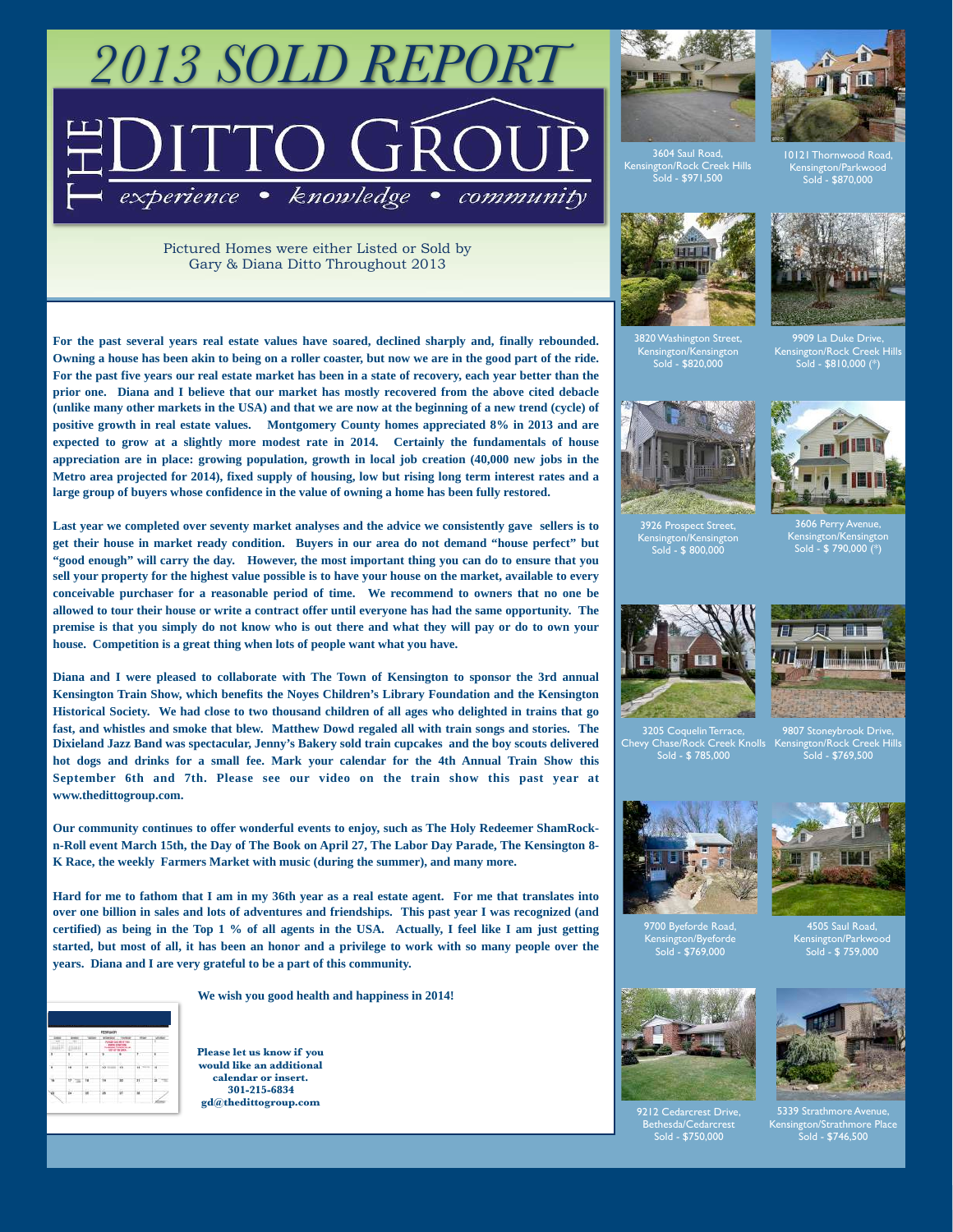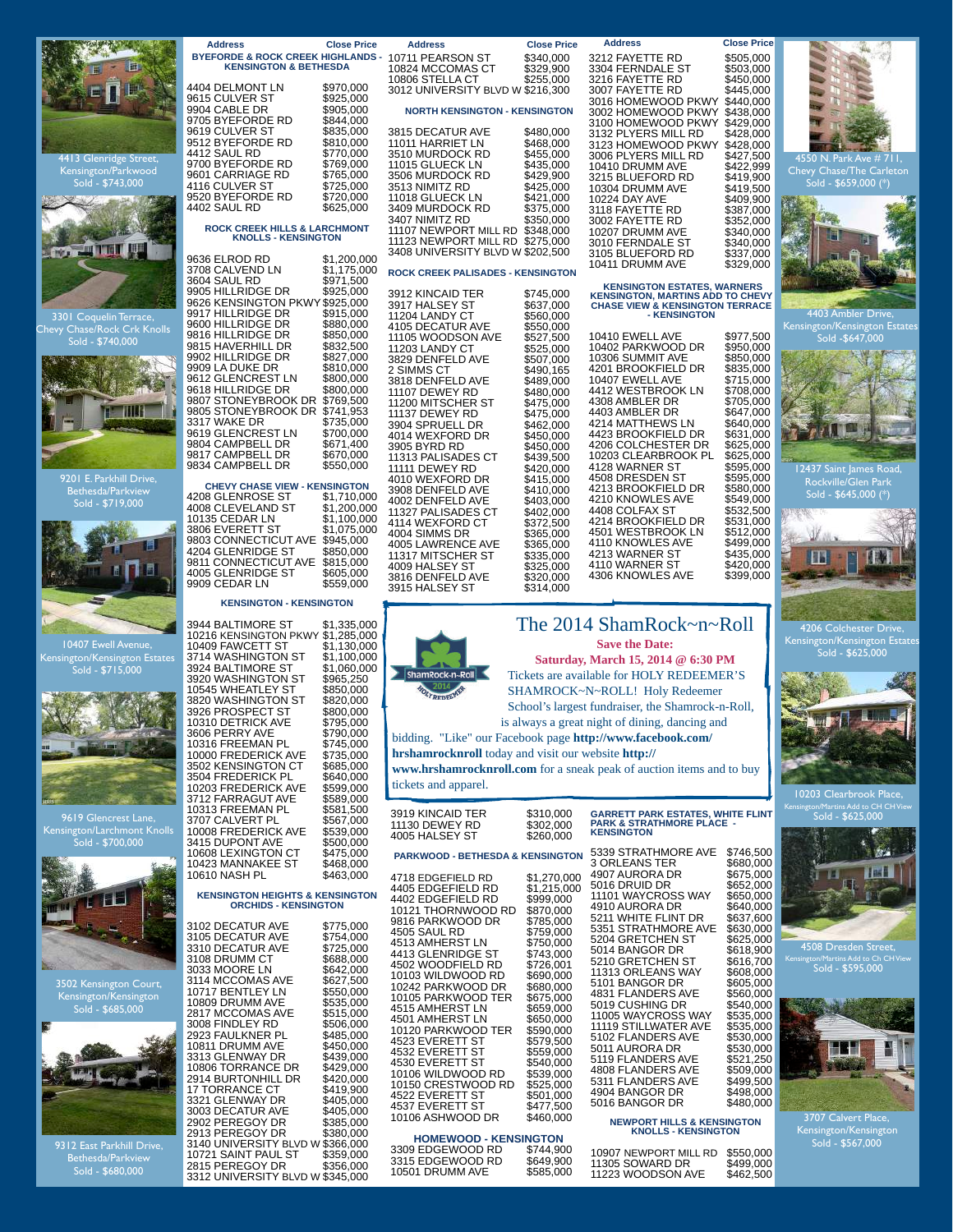

Kensington/Rock Cr Palisades Sold - \$560,000



124 Snowy Owl Drive Park View  $\frac{d}{d - $}$  \$ 530,000 (\*)



0304 Drumm Kensington/Homewood Sold - \$419,500

Π.



 **Address Close Price** 3609 SANDY CT \$425,000<br>11408 LUND PL \$412,000 11408 LUND PL<br>11419 LUND PL \$412,000 11419 LUND PL \$400,000<br>11404 LUND PL \$399,000 11404 LUND PL \$399,000<br>11317 WOODSON AVE \$372,500 11317 WOODSON AVE \$372,500<br>11405 LUND PL \$372,000 11405 LUND PL 11130 NEWPORT MILL RD \$362,000 3705 ASTORIA RD

# **KENSINGTON VIEW, OAKLAND TERRACE, PT WHEATON OUT & KEN GAR - KENSINGTON**

| 11203 VALLEY VIEW AVE | \$405,000 |
|-----------------------|-----------|
| 3108 JENNINGS RD      | \$400.000 |
| 3002 UPTON DR         | \$330.000 |
| 11205 VALLEY VIEW AVE | \$330,000 |
| 3106 JENNINGS RD      | \$321.000 |
| 3913 HAMPDEN ST       | \$303.000 |
| 4015 PLYERS MILL RD   | \$299.000 |
| 2805 JENNINGS RD      | \$270.000 |
|                       |           |

### **LOCUST HILL EST & PARKVIEW -**

| <b>BETHESDA</b>     |             |  |
|---------------------|-------------|--|
| 9411 LOCUST HILL RD | \$1,180,000 |  |
| 4829 BROAD BROOK DR | \$900,000   |  |
| 9201 PARKHILL DR    | \$719.000   |  |
| 9312 PARKHILL DR    | \$680,000   |  |
| 9234 PARKHILL DR    | \$635,000   |  |
| 9217 PARKHILL DR    | \$600,000   |  |
|                     |             |  |

#### **CARROLL KNOLLS & MCKENNY HILLS - SILVER SPRING**

| 10313 LESLIE ST     | \$485.000 |
|---------------------|-----------|
| 10210 LESLIE ST     | \$475.000 |
| 10314 CONOVER DR    | \$445,000 |
| 10208 CONOVER DR    | \$435.000 |
| 10215 GARDINER AVE  | \$432.500 |
| 10108 GATES AVE     | \$425,000 |
| 10503 INSLEY ST     | \$415.000 |
| 10411 BRUNSWICK AVE | \$405.000 |
| 2408 HOMESTEAD DR   | \$400,000 |
|                     |           |



Kensington/Chevy Chase View Sold - \$559,000



10610 Nash Place Kensington/Kensington Sold - \$463,000



702 Maple Avenue, Rockville/Rockville Park Sold - \$418,500 (\*)



### 3121 Powder Mill Road **Hyattsville**

Sold - \$150,000

 **Address Close Price** 10210 MCKENNEY AVE \$400,000<br>2411 EVANS DR \$399,000 2411 EVANS DR \$399,000 2604 EVANS DR \$391,750 2424 DENNIS AVE 10009 GREELEY AVE \$386,000 10427 HAYWOOD DR \$385,000 10405 HAYWOOD DR 2422 EVANS DR \$370,000 2406 EVANS DR \$369,000  $2413$  EVANS DR 10120 MCKENNEY AVE \$360,000<br>10419 HAYWOOD DR \$349,000 2507 DENNIS AVE

2307 DEXTER AVE \$344,500 10100 GLADSTONE ST \$340,000 10305 BRUNSWICK AVE 10300 GEORGIA AVE \$330,000 10309 DUVAWN PL \$329,000 10309 DUVAWN PLATE 3000,000 3213 BRIERLY RD<br>10313 HAYWOOD DR \$309,000 3705 KENILWORT<br>10215 GARDINER AVE \$305,000 3600 INVERNESS<br>2409 DENNIS AVE \$275,000 8805 ALTIMONT LI 10215 GARDINER AVE 2409 DENNIS AVE **2411 EVANS DR** 2307 DENNIS AVE **CAPITOL VIEW PARK - SILVER SPRING** 10018 MENLO AVE \$665,000 9834 CAPITOL VIEW AVE \$530,000 10004 GRANT AVE 10104 GRANT AVE \$507,000 10209 GRANT AVE \$484,000 10018 PRATT PL 10029 PRATT PL \$478,000 10105 MEREDITH AVE \$439,000 10200 GRANT AVE

9904 CAPITOL VIEW AVE 10102 MEREDITH AVE 10211 GRANT AVE 10005 MENLO AVE NE 3109 VIRGINIA AVE



9834 Campbell Drive, Kensington/Rock Creek Hills  $sl_4$  - \$550,000  $sl_4$ 



10316 Parkwood Drive, Kenington/Kensington Estates



**Sales Reported are from January 1, 2013 - December 31, 2013. Information pulled from the Metropolitan Regional Each of the homes pictured in this Sold Report is a Gary & Diana listing or a Gary & Diana or Jeff Ditto sale, as noted (\*).**





10009 PRATT PL \$430,000 10116 CAPITOL VIEW AVE \$425,020 **NORTH CH CH-KENILWORTH, SPRINGHILL, PARKCREST, ROCK CRK KNOLLS, ROCK CRK ESTS, ROLLING HILLS, PARKVIEW ESTATES - CHEVY CHASE**  8912 CLIFFORD AVE \$1,375,000<br>3224 PARK VIEW RD \$1,267,000<br>3809 JONES BRIDGE RD \$1,250,000<br>3703 JONES BRIDGE RD \$1,250,000<br>3210 FLUSHING MEADOW TER \$1,050,000 3312 COQUELIN TER \$940,000 3704 KENILWORTH DRWY \$900,000 3311 GLENMOOR DR \$890,000 9020 BRIERLY RD \$885,000 3340,000 SOLD DIVEREL IND \$885,000<br>\$330,000 9004 LEVELLE DR \$860,000<br>\$330,000 9220 JONES MILL RD \$845,000  $\frac{3230,000}{330,000}$  9220 JONES MILL RD \$845,000<br>\$330,000 8815 BRIERI Y RD \$845,000 8815 BRIERLY RD \$845,000<br>3705 KENILWORTH DRWY \$830,000 3600 INVERNESS DR \$825,000 8805 ALTIMONT LN \$817,000 3215,000 3216 PARK VIEW RD \$789,000<br>\$265,000 3205 COQUELIN TER \$785,000<br>\$230,000 3803 ALTIMONT LN \$780,000 3205 COQUELIN TER \$785,000 8803 ALTIMONT LN \$780,000 8814 BRIERLY RD \$770,000<br>3510 GLENMOOR DR \$750,000<br>3301 COQUELIN TER \$740,000 3510 GLENMOOR DR \$750,000 3301 COQUELIN TER \$740,000 \$530,000 3705 INVERNESS DR \$729,000<br>\$508,000 9004 CLIFFORD AVE \$709,000<br>\$507,000 8811 CLIFFORD AVE \$705,000 9004 CLIFFORD AVE \$709,000 8811 CLIFFORD AVE \$705,000 3284,000 8604 WOODBROOK LN \$682,000<br>\$484,000 8812 WALNUT HILL RD \$680,000 8812 WALNUT HILL RD \$680,000 3501 HUSTED DRWY \$670,000 8904 MONTGOMERY AVE \$660,000 8902 CONNECTICUT AVE \$655,000<br>8713 SUSANNA LN \$650,000<br>9002 MONTGOMERY AVE \$646,100 3640,100<br>\$417,000 3604 FAIRCASTLE DR \$629,000<br>\$370,000 3601 HUSTED DRWY \$615,000 3601 HUSTED DRWY \$615,000 8901 CONNECTICUT AVE \$614,900  $$340,000$  8733 SUSANNA LN  $$610,000$ \$330,000 3318 JONES BRIDGE CT \$515,000



4210 Knowles Avenue, Kensington/Kensington Terrace  $\mathop{\rm \dot{o}old}$  -  $\$549,\!000$ 



3007 Fayette Road Kensington/Homewood Sold - \$445,000



3109 Virginia Avenue, Silver Spring/Capitol View Park Sold - \$330,000



0008 Frederick Avenue Kensington/Kensington Sold - \$539,000



1418 Grandview A Wheaton/Wheaton HIlls Sold - \$430,000



Silver Spring/PT Wheaton Out Sold - \$305,000

**BCC EVENTS Mulch Madness Sports Boosters Spring Mulch Sale ALL-SPORTS BOOSTERS ANNUAL MULCH SALE: (non-profit) Order at www.BCCMULCH.com**



**HIGH-QUALITY SHREDDED HARDWOOD, large 3-CU-FT bags (50% Larger than Home Depot bags) Planning Hint: 1 bag, applied 2"deep, covers 12 sq. ft.**

**COST: \$ 6.00 per bag. Free curb side delivery for orders 25+bags (must order by March 12th). \$10 delivery charge for orders less than 2 bags. Questions email: bccmulchsale@gmail.com**

### **13th Annual B-CC HS PTSA Used Book Sale Two Days of Great Books at Rock Bottom Prices On Saturday, March 15 and Sunday, March 16, 2014,**

Bethesda-Chevy Chase High School (B-CC) PTSA will host its 13th Annual Used Book Sale at the school. Hours are Saturday 10am-5pm and Sunday 10am-3pm.

The popular Book Sale Café will be open as well. More than 25,000 gently used hardcover and paperback books are sorted into more than 40 categories and

displayed throughout the school's cafeteria and adjacent hallways. Prices are \$3 for hardbacks, \$2 for trade

paperbacks, and \$1 for pocket paperbacks. The extensive collection includes best sellers, award winning fiction, nonfiction, art, classics, business, history, college prep books, cookbooks, textbooks, and a wide array of children's books

**The Learning Center for Young Children** presents its annual **WINTERFEST** on Saturday, Feb. 8 from 10AM - 2PM Come enjoy a day filled with fun for preschoolers and parents with a bake sale, silent auction, and music. Inclement weather date is February 22. Located at: **Warner Memorial Presbyterian Church**

10123 Connecticut Avenue, Kensington, MD





Silver Spring/Forest Glen Homes Sold - \$395,000

**Information System , Inc.**